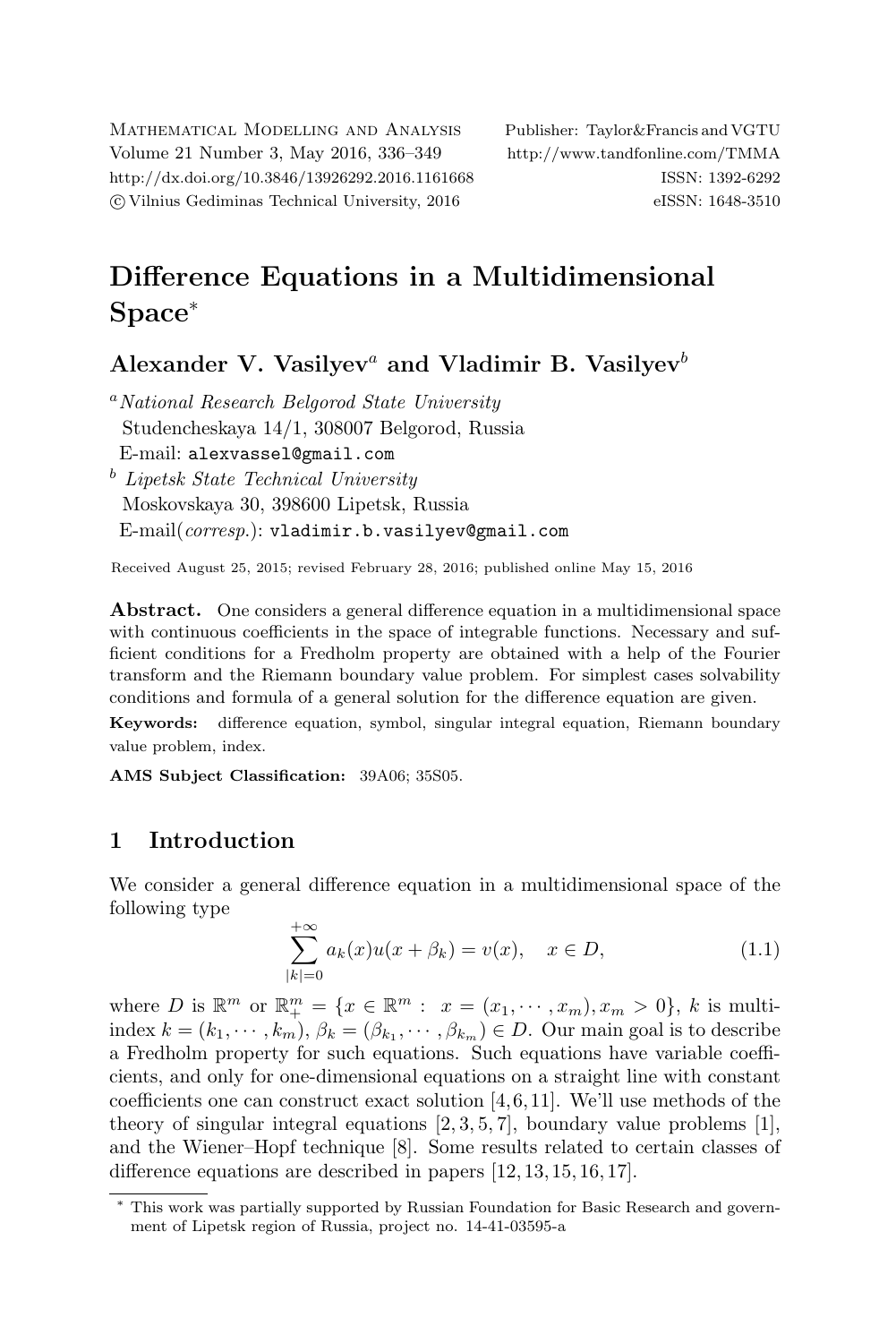This paper is devoted to equations with a continual variable. The case of a discrete variable will be considered in a separate paper because there are certain principal distinctions.

## 2 The Fourier transform and symbol

If we consider the equation with constant coefficients in the whole space  $\mathbb{R}^m$ 

$$
\sum_{|k|=0}^{+\infty} a_k u(x+\beta_k) = v(x), \quad x \in \mathbb{R}^m,
$$
\n(2.1)

then we can use the Fourier transform

<span id="page-1-0"></span>
$$
\tilde{u}(\xi) = \int_{\mathbb{R}^m} e^{ix \cdot \xi} u(x) dx
$$

and obtain an equivalent equation in the space  $L_2(\mathbb{R}^m)$ 

$$
\sigma(\xi)\tilde{u}(\xi) = \tilde{v}(\xi),
$$

<span id="page-1-2"></span>where

$$
\sigma(\xi) = \sum_{k=0}^{+\infty} a_k e^{i\beta_k \cdot \xi}, \quad \xi \in \mathbb{R}^m.
$$
 (2.2)

It implies necessary and sufficient condition for a unique solvability of the equation [\(2.1\)](#page-1-0): if  $\sigma \in L_{\infty}(\mathbb{R}^m)$  then this is

<span id="page-1-1"></span>
$$
\underset{\xi \in \mathbb{R}^m}{\text{ess}\inf} |\sigma(\xi)| > 0.
$$

Unfortunately we can't use this approach if we are in the space  $\mathbb{R}^m_+$  and consider the equation [\(1.1\)](#page-0-0) with constant coefficients

$$
\sum_{|k|=0}^{+\infty} a_k u(x + \beta_k) = v(x), \quad x \in \mathbb{R}_+^m,
$$
\n(2.3)

because we have no description for Fourier image of the space  $L_2(\mathbb{R}^m_+)$ . Hence the first step is to obtain such description.

This description is a very simple and it is described in [\[1\]](#page-12-7). The book [\[1\]](#page-12-7) is devoted to constructing theory of pseudo differential equations on manifolds with a smooth boundary but methods introduced in the book are applicable to our situation also. Here we'll give a brief sketch of main ideas from [\[1\]](#page-12-7).

If  $u \in L_2(\mathbb{R}^m)$  then

$$
FP_{\pm}u = \Pi_{\pm}Fu,
$$

where  $P_{\pm}$  is the projection operator on  $\mathbb{R}_{\pm}^m$ , i.e.  $(P_{\pm}u)(x) = u(x)$  if  $x \in \mathbb{R}_{\pm}^m$ , and  $(P_{\pm}u)(x) = 0$  otherwise,  $\Pi_{\pm}$  is the following operator

$$
(II_{\pm}u)(\xi) = \frac{i}{2\pi} \int_{-\infty}^{+\infty} \frac{u(\xi', \eta_m) d\eta_m}{\xi_m \pm i\tau - \eta_m}, \quad \xi' = (\xi_1, \cdots, \xi_{m-1}).
$$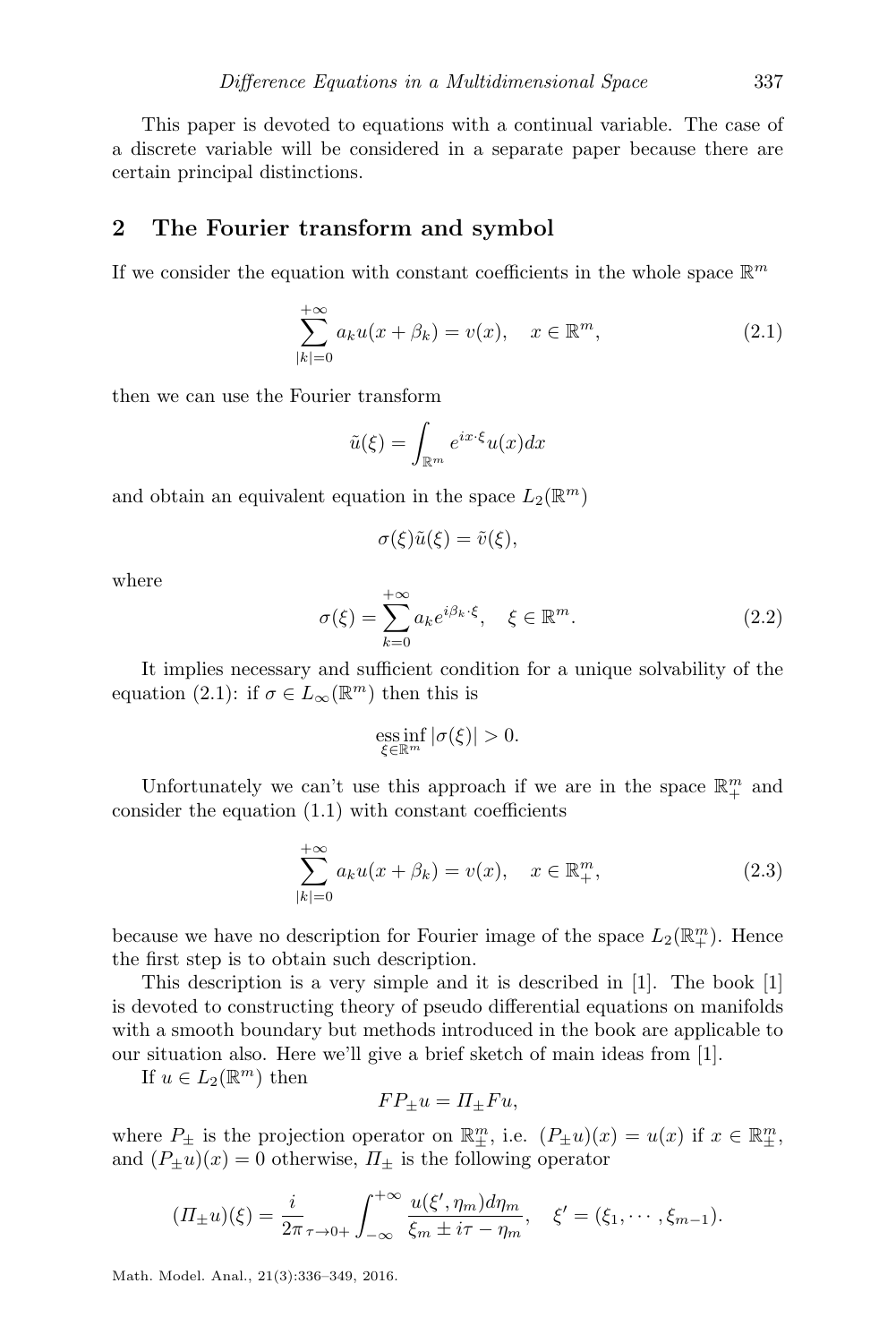This relation is a very important for constructing a solution of the difference equation [\(2.3\)](#page-1-1).

Let's introduce the following notations. Let  $A, B$  be difference operators of the type

$$
(\mathcal{A}u)(x) = \sum_{|k|=0}^{+\infty} a_k u(x + \alpha_k), \quad (\mathcal{B}u)(x) = \sum_{|k|=0}^{+\infty} b_k u(x + \beta_k), \quad x \in \mathbb{R}^m.
$$

The functions

$$
\sigma_{\mathcal{A}}(\xi) = \sum_{k=0}^{+\infty} e^{i\alpha_k \cdot \xi}, \quad \sigma_{\mathcal{B}}(\xi) = \sum_{k=0}^{+\infty} e^{i\beta_k \cdot \xi}, \quad \xi \in \mathbb{R}^m
$$

are called the symbols of the operators  $A, B$  respectively.

Obviously these operators  $A, B$  are linear bounded operators  $L_2(\mathbb{R}^m) \longrightarrow$  $L_2(\mathbb{R}^m)$  if  $\sigma_{\mathcal{A}}, \sigma_{\mathcal{B}} \in L_\infty(\mathbb{R}^m)$ .

The equation [\(2.3\)](#page-1-1) can be written in an operator form as follows

$$
(P_{+}Au)(x) = v(x), \quad x \in \mathbb{R}_{+}^{m}.
$$
\n(2.4)

One can consider also more general equation in the space  $L_2(\mathbb{R}^m)$ 

<span id="page-2-1"></span><span id="page-2-0"></span>
$$
(\mathcal{A}P_+ + \mathcal{B}P_-)U = V \tag{2.5}
$$

and conclude that the equation  $(2.4)$  is equivalent to the equation  $(2.5)$  with  $\mathcal{B} \equiv I$ , where I is identity operator. This equivalence means that if we know the solution of [\(2.4\)](#page-2-0) we can write the solution of

<span id="page-2-2"></span>
$$
(\mathcal{A}P_+ + IP_-)U = V
$$

and vice versa. That's why we'll consider more general equation [\(2.5\)](#page-2-1).

After applying the Fourier transform to [\(2.5\)](#page-2-1) we obtain

$$
\sigma_{\mathcal{A}}(\xi)(\Pi_{+}\tilde{U})(\xi) + \sigma_{\mathcal{B}}(\xi)(\Pi_{-}\tilde{U})(\xi) = \tilde{V}(\xi)
$$
\n(2.6)

and the last equation [\(2.6\)](#page-2-2) is one-dimensional characteristic singular integral equation with the parameter  $\xi'$ . Such conclusion we have because the introduced operators  $\Pi_{\pm}$  are connected to the operator (Plemelj–Sokhotskii formulas)

$$
(Hu)(\xi) = \frac{1}{\pi i} v.p. \int_{-\infty}^{+\infty} \frac{u(\xi', \eta_m) d\eta_m}{\xi_m - \eta_m},
$$

which is well-known as the Hilbert transform or one-dimensional singular integral operator  $[2, 3, 5, 7]$  $[2, 3, 5, 7]$  $[2, 3, 5, 7]$  $[2, 3, 5, 7]$  $[2, 3, 5, 7]$  $[2, 3, 5, 7]$  $[2, 3, 5, 7]$ .

# 3 Singular integral equation and Riemann boundary value problem

The equation [\(2.6\)](#page-2-2) can be rewritten as the Riemann boundary value problem

$$
(II_{+}\tilde{U})(\xi',\xi_{m}) = -\sigma_{\mathcal{A}}^{-1}(\xi',\xi_{m})\sigma_{\mathcal{B}}(\xi',\xi_{m})(II_{-}\tilde{U})(\xi',\xi_{m}) + \sigma_{\mathcal{A}}^{-1}(\xi',\xi_{m})\tilde{V}(\xi',\xi_{m}), \quad \xi_{m} \in \mathbb{R},
$$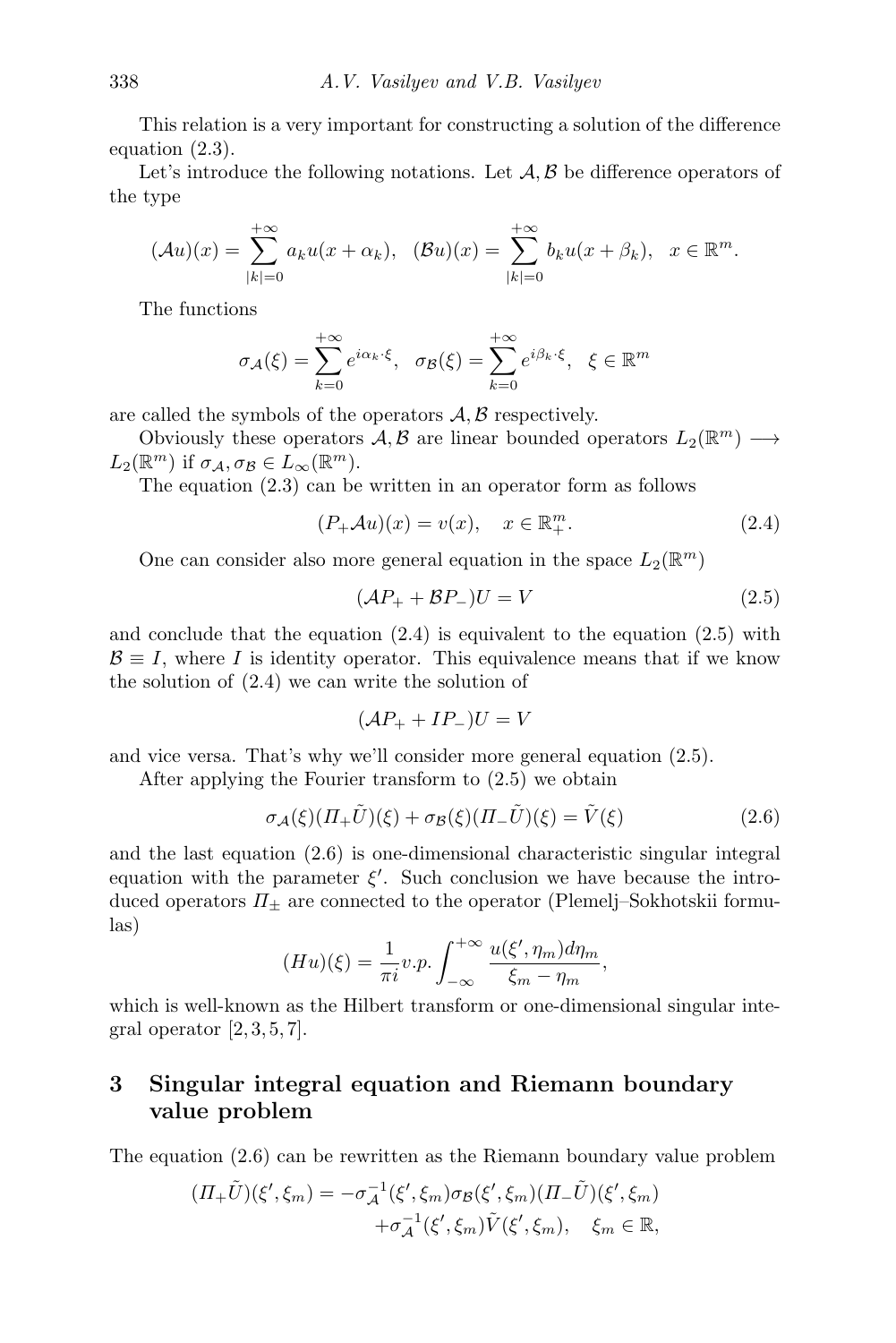or as the one-dimensional singular integral equation

$$
\frac{\sigma_{\mathcal{A}}(\xi', \xi_m) + \sigma_{\mathcal{B}}(\xi', \xi_m)}{2} \tilde{U}(\xi', \xi_m) + \frac{\sigma_{\mathcal{A}}(\xi', \xi_m) - \sigma_{\mathcal{B}}(\xi', \xi_m)}{2}
$$

$$
\times (H\tilde{U})(\xi', \xi_m) = \tilde{V}(\xi', \xi_m), \quad \xi_m \in \mathbb{R}
$$

with a parameter  $\xi' \in \mathbb{R}^{m-1}$ .

The theory for such equations or equivalently Riemann boundary value problems is well-known [\[2,](#page-12-3) [3,](#page-12-4) [5,](#page-12-5) [7\]](#page-12-6). The index of such Riemann boundary value problem plays key role in describing construction for a solution. For our case we have only one difficulty related to a parameter  $\xi'$ . We'll give definition for the index in connection with our case.

Let's denote

$$
\sigma(\xi', \xi_m) \equiv -\sigma_A^{-1}(\xi', \xi_m)\sigma_B(\xi', \xi_m)
$$

and suppose that  $\sigma \in C(\mathbb{R}^m)$ ,  $\mathbb{R}^m$  is a compactification of  $\mathbb{R}^m$ .

DEFINITION 1. Symbol  $\sigma(\xi)$  is called elliptic if  $\sigma(\xi) \neq 0, \forall \xi \in \mathbb{R}^m$ .

Fix  $\xi' \in \mathbb{R}^{m-1}$  and define

$$
\mathcal{E}(\xi') \equiv Ind \sigma = \frac{1}{2\pi} \int_{-\infty}^{+\infty} d\arg \sigma(\xi', \xi_m).
$$

Remark 1. This index is an integer, and indeed it doesn't depend on  $\xi'$  if  $m \geq 2$ (homotopy property). The case  $m = 1$  is a very specific one (see [\[14\]](#page-13-5)). So we have  $\mathcal{E}(\xi') = \mathcal{E}$ .

## 4 Solvability condition

DEFINITION 2. Factorization of the elliptic symbol  $\sigma(\xi)$  is called its representation in the form

$$
\sigma(\xi) = \sigma_+(\xi) \cdot \sigma_-(\xi),
$$

where the factors  $\sigma_{\pm}$  admit an analytical continuation into complex half-planes  $\mathbb{C}_{\pm}$  and  $\sigma_{\pm} \in L_{\infty}(\mathbb{R})$ .

Such factorization (in some more general sense) exists for all cases and can be constructed by the Hilbert transform  $H [2, 3, 5, 7]$  $H [2, 3, 5, 7]$  $H [2, 3, 5, 7]$  $H [2, 3, 5, 7]$  $H [2, 3, 5, 7]$  $H [2, 3, 5, 7]$  $H [2, 3, 5, 7]$  $H [2, 3, 5, 7]$ .

Now we are ready to formulate a basic result on unique solvability of the equation [\(2.4\)](#page-2-0).

**Theorem 1.** Let  $\sigma(\xi)$  be an elliptic symbol. Then for unique solvability of the equation [\(2.5\)](#page-2-1) in the space  $L_2(\mathbb{R}^m)$  it is necessary and sufficient  $\mathfrak{m} = 0$ .

Proof. We see that our operator (and equation) are one-dimensional one, hence we can use one-dimensional theory (see [\[14\]](#page-13-5)). According to the needed result the equation [\(2.4\)](#page-2-0) has a unique solution in  $L_2(\mathbb{R}^m_+)$  if the condition  $\mathfrak{B} = 0$ holds.  $\square$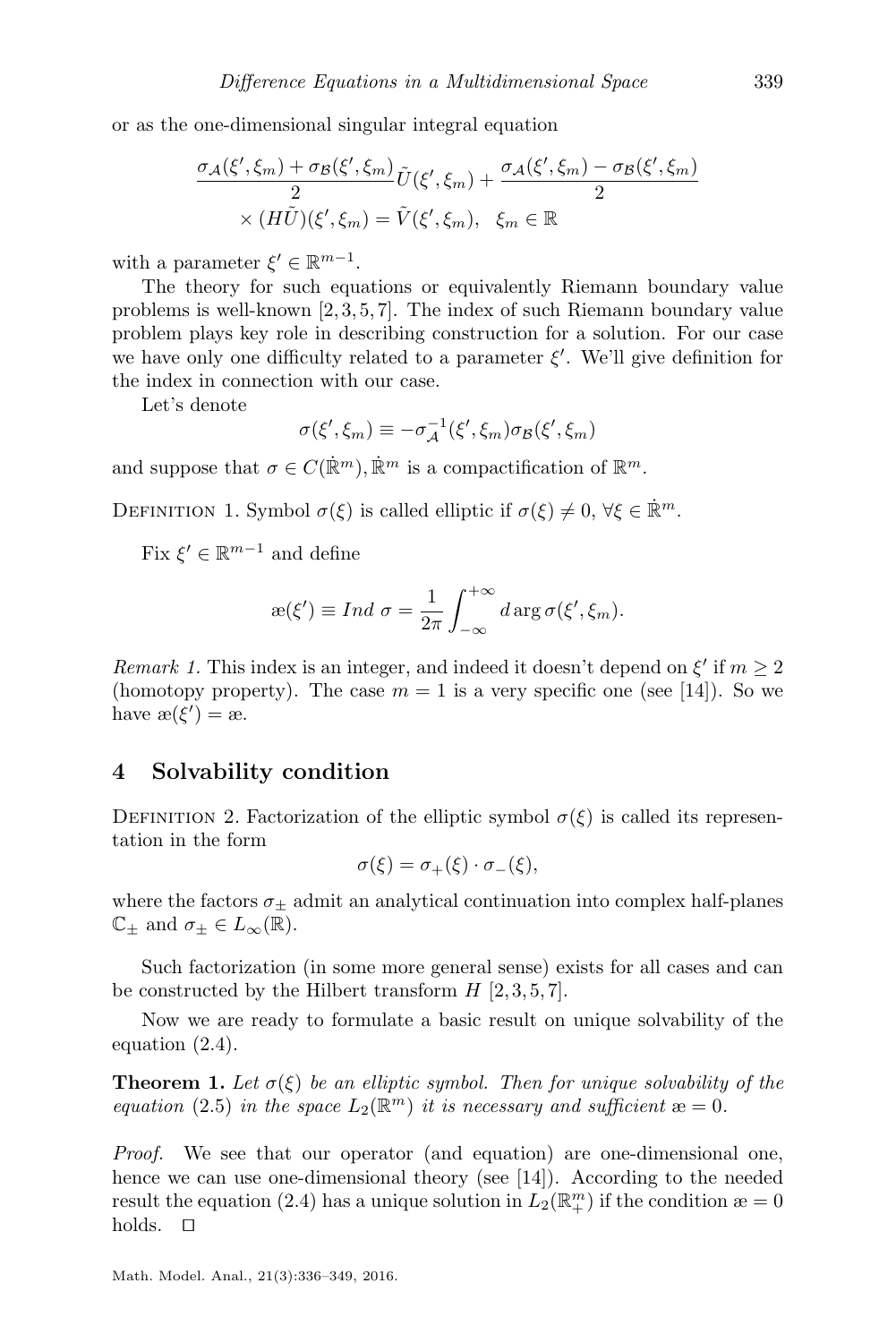Of course there are another cases when the index is not zero. One-dimensional constructions for such situations are described in [\[14\]](#page-13-5). To adapt such constructions to multi-dimensional case we need more large scale of functional spaces than  $L_2(\mathbb{R}^m_+).$ 

## 5 Mapping properties of difference operators

DEFINITION 3. The space  $H^s(\mathbb{R}^m)$ ,  $s \in \mathbb{R}$ , consists of (generalized) functions for which the following norm

$$
||u||_s = \left(\int_{\mathbb{R}^m} |\tilde{u}(\xi)|^2 (1+|\xi|)^{2s} d\xi\right)^{1/2}
$$

is a finite number.

 $\Box$ 

This space is a Hilbert space, and the Schwartz space  $S(\mathbb{R}^m)$  consisting of infinitely differentiable rapidly decreasing at infinity functions is dense in  $H^s(\mathbb{R}^m)$  [\[1\]](#page-12-7). Obviously  $H^0(\mathbb{R}^m) = L_2(\mathbb{R}^m)$ .

**Lemma 1.** Let  $\sigma_A \in L_\infty(\mathbb{R}^m)$ . Then the operator A is a linear bounded oper $ator H<sup>s</sup>(\mathbb{R}^m) \longrightarrow H<sup>s</sup>(\mathbb{R}^m)$ .

*Proof.* Indeed, for  $u \in S(\mathbb{R}^m)$ 

$$
(F\mathcal{A}u)(\xi) = \int_{\mathbb{R}^m} e^{ix\cdot\xi} \Big(\sum_{|k|=0}^{\infty} a_k u(x + \alpha_k)\Big) dx
$$
  
= 
$$
\sum_{|k|=0}^{\infty} a_k \int_{\mathbb{R}^m} e^{ix\cdot\xi} u(x + \alpha_k) dx = \sum_{|k|=0}^{\infty} a_k e^{i\alpha_k \cdot\xi} \tilde{u}(\xi) = \sigma_{\mathcal{A}}(\xi) \cdot \tilde{u}(\xi),
$$

under the condition that sum and integral can be re-arranged, it's possible according to our assumptions, and further

$$
\|\mathcal{A}u\|_{s}^{2} = \int_{\mathbb{R}^{m}} |\sigma_{\mathcal{A}}(\xi) \cdot \tilde{u}(\xi)|^{2} (1 + |\xi|)^{2s} d\xi
$$
  
\$\leq \left(\operatorname\*{\mathrm{ess\,sup}}\_{\xi \in \mathbb{R}^{m}} |\sigma\_{\mathcal{A}}(\xi)|\right)^{2} \int\_{\mathbb{R}^{m}} |\tilde{u}(\xi)|^{2} (1 + |\xi|)^{2s} d\xi = \|\sigma\_{\mathcal{A}}\|\_{L\_{\infty}}^{2} \|u\|\_{s}^{2}\$.

*Remark 2.* It seems that the operator  $A$  is a pseudo differential operator with the symbol  $\sigma_{\mathcal{A}}(\xi)$ . It is so but the formula

$$
F^{-1}_{\xi \to x} \left( \sigma_{\mathcal{A}}(\xi) \cdot \tilde{u}(\xi) \right)
$$

will define a very specific integral operator of convolution type with a nonregular kernel

$$
K_{\mathcal{A}}(x) = \sum_{|k|=0}^{\infty} p_k \delta(x + \alpha_k),
$$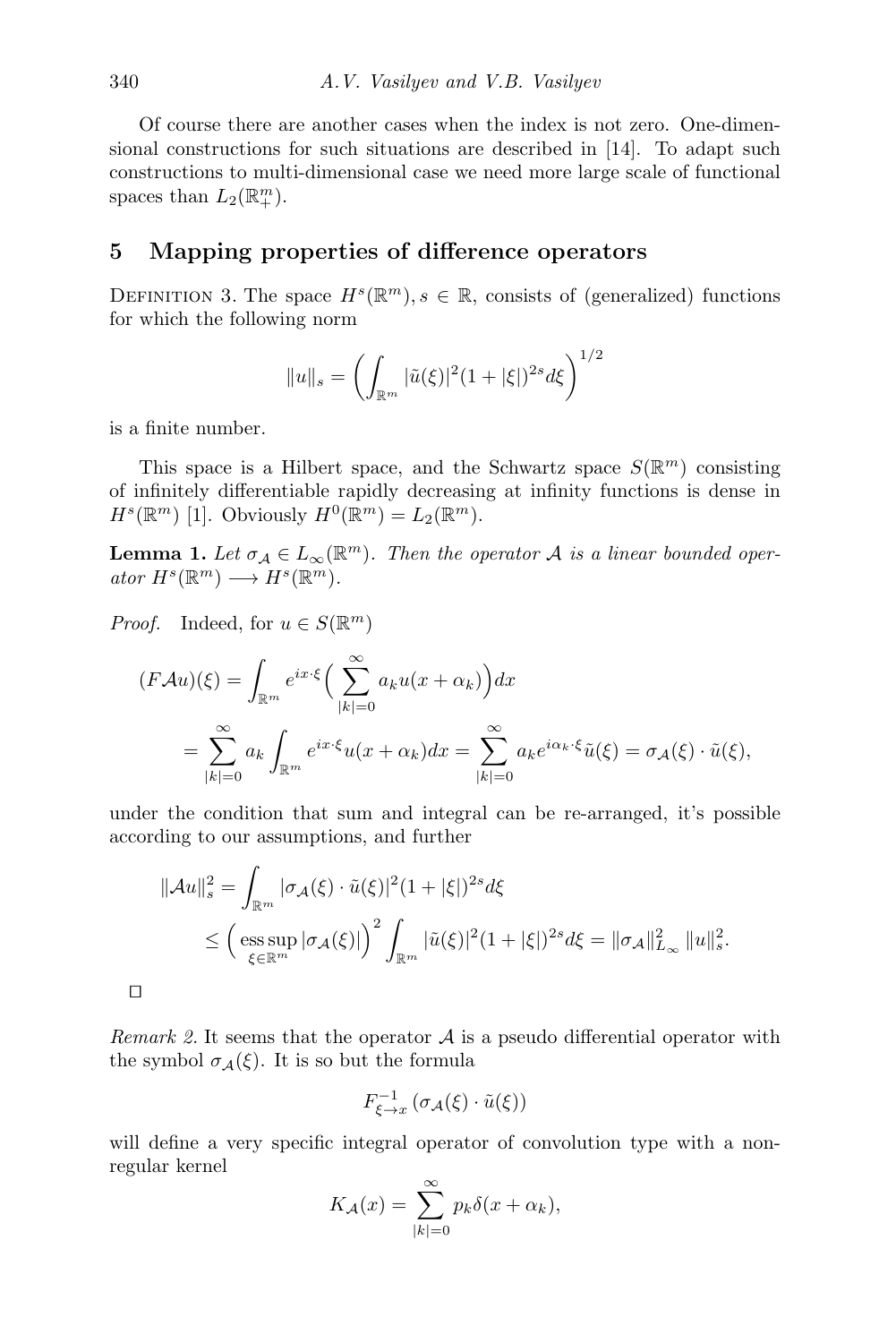so that

$$
F_{\xi \to x}^{-1} \left( \sigma_{\mathcal{A}}(\xi) \cdot \tilde{u}(\xi) \right) = \int_{\mathbb{R}^m} \left( \sum_{|k|=0}^{\infty} p_k \delta(x + \alpha_k - y) \right) u(y) \, dy.
$$

## 6 Non-vanishing indices

Here we'll apply our one-dimensional results from [\[14\]](#page-13-5) to obtain solvability picture for a multi-dimensional case.

#### 6.1 Positive index

Let  $x \in \mathbb{N}$ . First we introduce a function

$$
\omega(\xi', \xi_m) = \left(\frac{\xi_m - i|\xi'|}{\xi_m + i|\xi'|}\right)^{\infty},
$$

which belongs to  $L_{\infty}(\mathbb{R}^m)$ .

Evidently the functions  $z \pm i|\xi'|$  for fixed  $\xi' \in \mathbb{R}^{m-1}$  are analytical functions in complex half-planes  $\mathbb{C}_{\pm}$ . Moreover

$$
Ind \frac{\xi_m - i|\xi'|}{\xi_m + i|\xi'|} \equiv \frac{1}{2\pi} \int_{-\infty}^{+\infty} d\arg \frac{\xi_m - i|\xi'|}{\xi_m + i|\xi'|} = 1.
$$

According to the index property a function  $\omega^{-1}(\xi', \xi_m)\sigma(\xi', \xi_m)$  has a vanishing index, and it can be factorized in a sense of the definition 1:

$$
\omega^{-1}(\xi', \xi_m)\sigma(\xi', \xi_m) = \sigma_+(\xi', \xi_m)\sigma_-(\xi', \xi_m),
$$

so we have  $\sigma(\xi', \xi_m) = \omega(\xi', \xi_m)\sigma_+(\xi', \xi_m)\sigma_-(\xi', \xi_m)$ , where

$$
\sigma_{\pm}(\xi', \xi_m) = \exp(\Psi^{\pm}(\xi', \xi_m)), \quad \Psi^{\pm}(\xi', \xi_m) = \frac{1}{2\pi i} \lim_{\tau \to 0^+} \int_{-\infty}^{+\infty} \frac{\ln(\omega^{-1}\sigma)(\xi, \eta_m) d\eta_m}{\xi_m \pm i\tau - \eta_m}.
$$

Further we'll apply the Wiener–Hopf technique to the equation [\(2.6\)](#page-2-2) and write it in a convenient form:

$$
\sigma_{\mathcal{A}}(\xi)\tilde{U}_{+}(\xi) + \sigma_{\mathcal{B}}(\xi)\tilde{U}_{-}(\xi) = \tilde{V}(\xi).
$$

Taking into account our above calculations we have

$$
\tilde{U}_{+}(\xi) + \omega(\xi', \xi_m)\sigma_{+}(\xi', \xi_m)\sigma_{-}(\xi', \xi_m)\tilde{U}_{-}(\xi) = \sigma_{\mathcal{A}}^{-1}(\xi', \xi_m)\tilde{V}(\xi),
$$

or in other words

$$
\sigma_+^{-1}(\xi', \xi_m) \tilde{U}_+(\xi) + \omega(\xi', \xi_m) \sigma_-(\xi', \xi_m) \tilde{U}_-(\xi) = \sigma_+^{-1}(\xi', \xi_m) \sigma_A^{-1}(\xi', \xi_m) \tilde{V}(\xi).
$$

Let's introduce the following notations.We denote for shortness

$$
\sigma_+^{-1}(\xi', \xi_m)\sigma_\mathcal{A}^{-1}(\xi', \xi_m)\tilde{V}(\xi) \equiv \tilde{h}(\xi', \xi_m)
$$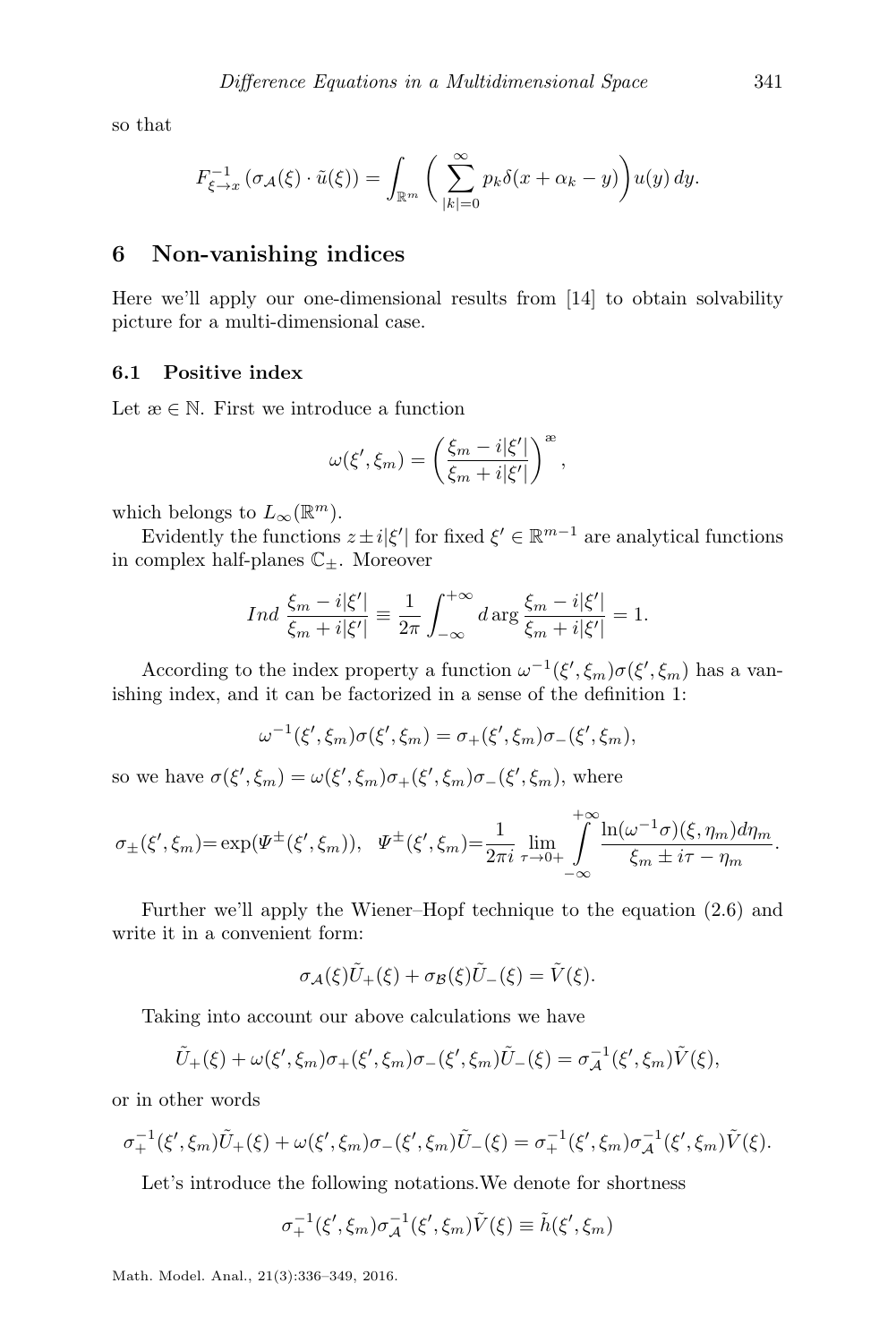and define the spaces  $A(\mathbb{R}^m), B(\mathbb{R}^m)$  as subspaces of functions from  $L_2(\mathbb{R}^m)$ which admit an analytical continuation on the last variable  $\xi_m$  under almost all fixed  $\xi' \in \mathbb{R}^{m-1}$  into complex half-planes  $\mathbb{C}_+$ ,  $\mathbb{C}_-$  respectively so that

$$
A(\mathbb{R}^m) \oplus B(\mathbb{R}^m) = L_2(\mathbb{R}^m) \quad for \quad a.a. \; \xi' \in \mathbb{R}^{m-1}.
$$

Since  $\tilde{h} \in L_2(\mathbb{R}^m)$  it can be represented as a sum  $\tilde{h} = \tilde{h}_+ + \tilde{h}_-$ , where  $\tilde{h}_+ \in A(\mathbb{R}^m), \tilde{h}_- \in B(\mathbb{R}^m)$ , and  $\tilde{h}_+ = \Pi_+ \tilde{h}$ . Thus we have

<span id="page-6-0"></span>
$$
\sigma_{+}^{-1}(\xi', \xi_m) \tilde{U}_{+}(\xi) + \omega(\xi', \xi_m) \sigma_{-}(\xi', \xi_m) \tilde{U}_{-}(\xi) = \tilde{h}_{+} + \tilde{h}_{-}
$$

and taking into account a form of the function  $\omega(\xi', \xi_m)$  we write

$$
\begin{aligned} (\xi_m + i|\xi'|)^{\infty} \sigma_+^{-1}(\xi', \xi_m) \tilde{U}_+(\xi', \xi_m) + (\xi_m - i|\xi'|)^{\infty} \sigma_-(\xi', \xi_m) \tilde{U}_-(\xi', \xi_m) \\ &= (\xi_m + i|\xi'|)^{\infty} \tilde{h}_+(\xi', \xi_m) + (\xi_m + i|\xi'|)^{\infty} \tilde{h}_-(\xi', \xi_m) \end{aligned}
$$

and hence

$$
(\xi_m + i|\xi'|)^{\infty} \sigma_+^{-1}(\xi', \xi_m) \tilde{U}_+(\xi', \xi_m) - (\xi_m + i|\xi'|)^{\infty} \tilde{h}_+(\xi', \xi_m)
$$
  
=  $(\xi_m + i|\xi'|)^{\infty} \tilde{h}_-(\xi', \xi_m) - (\xi_m - i|\xi'|)^{\infty} \sigma_-(\xi', \xi_m) \tilde{U}_-(\xi', \xi_m).$  (6.1)

The left hand side of the equation [\(6.1\)](#page-6-0) belongs to  $A(\mathbb{R}^m)$  and its analytical continuation into upper complex half-plane on the variable  $\xi_m$  has a pole of order æ at infinity, and the right hand side belongs to the space  $B(\mathbb{R}^m)$  and has the same pole. Then taking into account the generalized Liouville theorem [\[2,](#page-12-3)[7\]](#page-12-6) we conclude that both left had side and right hand side is a polynomial of order no more than  $x - 1$ . Since we are interested in left hand side we write

$$
(\xi_m + i|\xi'|)^{m} \sigma_+^{-1}(\xi', \xi_m) \tilde{U}_+(\xi', \xi_m) - (\xi_m + i|\xi'|)^{m} \tilde{h}_+(\xi', \xi_m) = \sum_{k=0}^{\infty} c_k(\xi') \xi_m^k,
$$

where  $c_k, k = 0, \dots, \infty - 1$  are arbitrary functions depending on a parameter  $\xi'$ . So we have the following formula

$$
\tilde{U}_{+}(\xi',\xi_m)=\sigma_{+}(\xi',\xi_m)\tilde{h}_{+}(\xi',\xi_m)+(\xi_m+i|\xi'|)^{-\infty}\sigma_{+}(\xi',\xi_m)\sum_{k=0}^{\infty-1}c_k(\xi')\xi_m^k.
$$

Obviously the first summand of the last formula belongs to the  $L_2(\mathbb{R}^m_+)$ . Since  $\sigma_+ \in L_\infty(\mathbb{R}^m)$  then summands  $(\xi_m + i|\xi'|)^{-\infty} c_k(\xi') \xi_m^k$ , should belong to the  $L_2(\mathbb{R}^m_+), k = 0, \dots, \infty - 1$ . It means that

<span id="page-6-1"></span>
$$
\int_{\mathbb{R}^m} |\xi_m + i|\xi'| |^{-2\infty} |c_k(\xi')|^2 |\xi_m|^{2k} d\xi < +\infty.
$$
 (6.2)

Passing to a repeated integral we first estimate a one-dimensional integral

$$
\int_{-\infty}^{+\infty} |\xi_m + i|\xi'| \Big|^{-2\infty} |\xi_m|^{2k} d\xi_m.
$$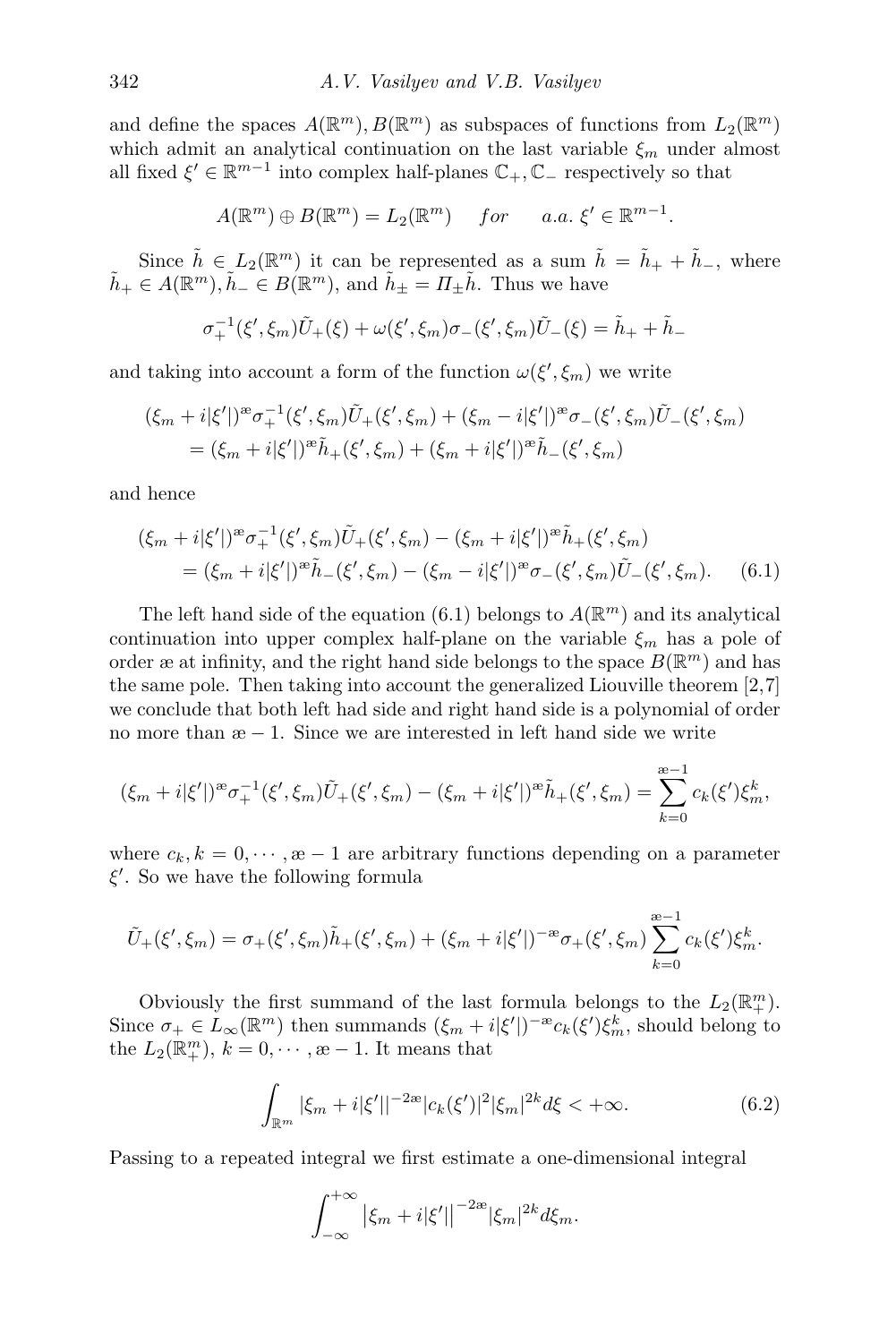It exists at infinity only if  $-2\mathfrak{e} + 2k < -1$ , i.e.  $k < \mathfrak{e} - 1/2$ .

More precise estimate gives the following for large  $|\xi'|$ 

$$
\int_{-\infty}^{+\infty} |\xi_m + i|\xi'||^{-2\infty} |\xi_m|^{2k} d\xi_m \sim \int_0^{+\infty} |\xi|^{-2\infty} |\xi_m|^{2k} d\xi_m \sim (1 + |\xi'|)^{-2\infty + 2k + 1}.
$$

Returning to the integral [\(6.2\)](#page-6-1) we see that it exists only if

$$
\int_{\mathbb{R}^{m-1}} |c_k(\xi')|^2 (1+|\xi'|)^{-2\alpha+2k+1} d\xi' < +\infty.
$$

The last means that  $c_k \in H^{s_k}(\mathbb{R}^{m-1}), s_k = -\infty + k + 1/2, k = 0, \dots, \infty - 1$ . Thus we have proved the following theorem.

**Theorem 2.** Let  $\sigma(\xi)$  be an elliptic symbol,  $\infty$  is its index of factorization with factors  $\sigma_{+}(\xi)$ . If  $x \in \mathbb{N}$  then the equation [\(2.5\)](#page-2-1) has many solutions in the space  $L_2(\mathbb{R}^m)$ , and formula for a general solution in Fourier image

$$
\tilde{U}_{+}(\xi', \xi_m) = \sigma_{+}(\xi', \xi_m)\tilde{h}_{+}(\xi', \xi_m) + (\xi_m + i|\xi'|)^{-\infty}\sigma_{+}(\xi', \xi_m)\sum_{k=0}^{\infty}c_k(\xi')\xi_m^k
$$

holds, where lv is an arbitrary continuation v on  $\mathbb{R}^m$ ,  $c_k \in H^{s_k}(\mathbb{R}^{m-1})$ ,  $s_k =$  $-\alpha + k + 1/2$ ,  $k = 0, \dots, \alpha - 1$ , are arbitrary functions.

Corollary 1. If under assumptions of the theorem  $3 v \equiv 0$  then a general solution of the equation

$$
(\mathcal{A}u)(x) = 0, \quad x \in \mathbb{R}^m_+
$$

has the form

$$
\tilde{u}(\xi) = (\xi_m + i|\xi'|)^{-\infty} \sigma_+(\xi', \xi_m) \sum_{k=0}^{\infty-1} c_k(\xi') \xi_m^k.
$$

**Note.** If we are interested in the equation [\(2.4\)](#page-2-0) we need to put  $\sigma(\xi)$  =  $\sigma_{\mathcal{A}}^{-1}(\xi)$  to obtain this assertion.

#### 6.2 Negative index

**Theorem 3.** Let  $\sigma(\xi)$  be an elliptic symbol and  $\mathfrak{E} < 0$ . The equation [\(2.5\)](#page-2-1) has a solution  $U \in L_2(\mathbb{R}^m)$  iff the right hand side V satisfies the following conditions:

$$
\int_{-\infty}^{+\infty} \frac{\sigma_+^{-1}(\xi', \eta_m) \sigma_A^{-1}(\xi', \eta_m) \tilde{V}(\xi', \eta_m) d\eta_m}{(\eta_m + i|\xi'|)^{k+1}} = 0, \quad k = 0, 1, \cdots, |\mathcal{R}|.
$$

Proof. Initial point for the proof is the quality [\(6.1\)](#page-6-0). Then we conclude that both the left hand side and the right hand side are zero because we have a zero of order −æ at infinity. Hence

$$
\begin{aligned} (\xi_m + i|\xi'|)^{\infty} \sigma_+^{-1}(\xi', \xi_m) \tilde{U}_+(\xi', \xi_m) - (\xi_m + i|\xi'|)^{\infty} \tilde{h}_+(\xi', \xi_m) \\ &= (\xi_m + i|\xi'|)^{\infty} \tilde{h}_-(\xi', \xi_m) - (\xi_m - i|\xi'|)^{\infty} \sigma_-(\xi', \xi_m) \tilde{U}_-(\xi', \xi_m) = 0 \end{aligned}
$$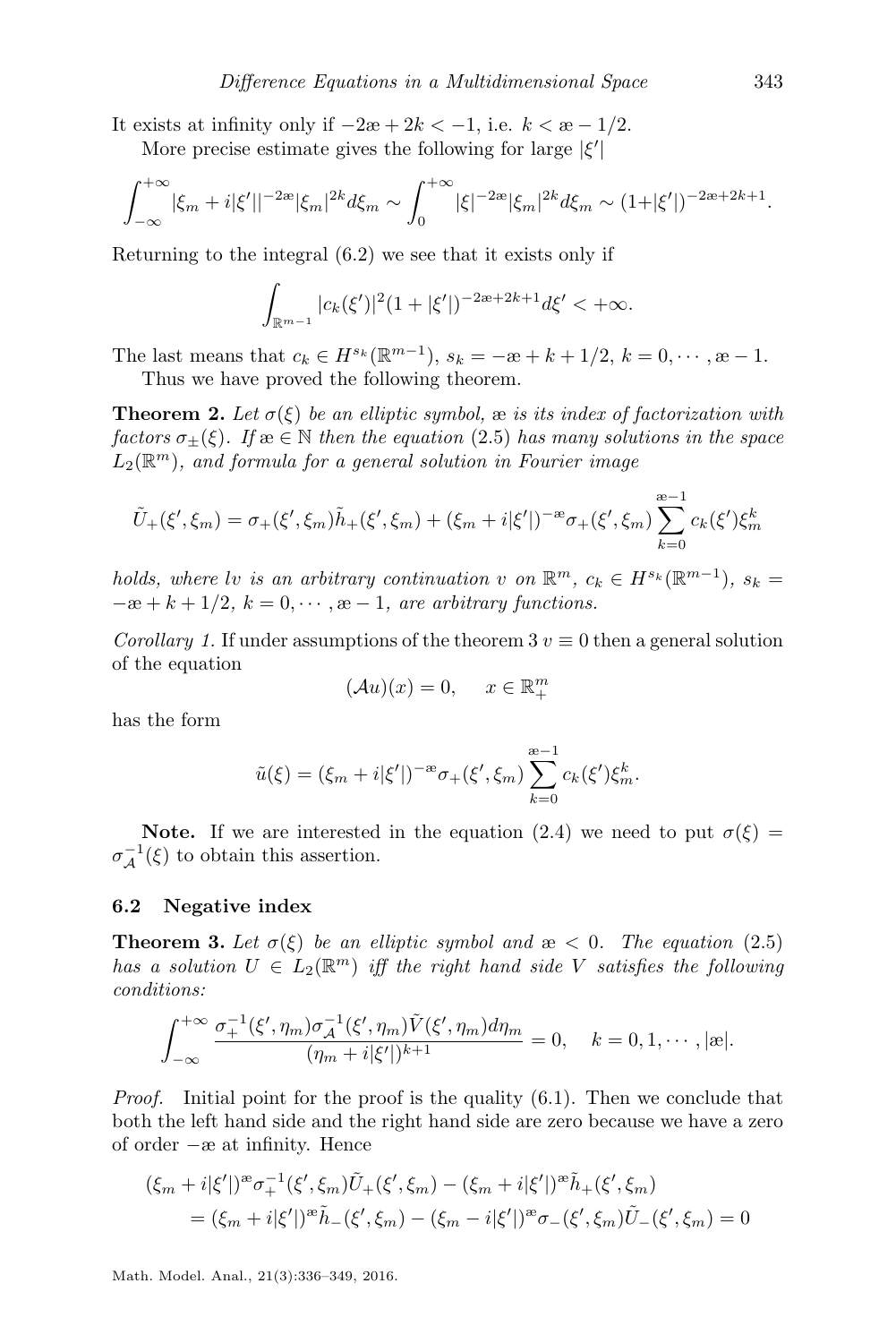and we have

$$
\tilde{U}_{+}(\xi', \xi_m) = \sigma_{+}(\xi', \xi_m)\tilde{h}_{+}(\xi', \xi_m),
$$
\n
$$
\tilde{U}_{-}(\xi', \xi_m) = \omega^{-1}(\xi', \xi_m)\sigma_{-}^{-1}(\xi', \xi_m)\tilde{h}_{-}(\xi', \xi_m)
$$
\n
$$
= \left(\frac{\xi_m - i|\xi'|}{\xi_m + i|\xi'|}\right)^{-\infty}\sigma_{-}^{-1}(\xi', \xi_m)\tilde{h}_{-}(\xi', \xi_m).
$$

These functions  $\tilde{U}_{\pm}$  belong to the spaces  $A(\mathbb{R}^m)$ ,  $B(\mathbb{R}^m)$  respectively but the function  $\tilde{U}_{-}(\xi', z)$  has a pole of order  $-z$  in the point  $-i|\xi'|$ . To exclude such possibility we'll use the expansion of the Cauchy type integral  $h_-\,$  like [\[1\]](#page-12-7):

$$
\tilde{h}_{-}(\xi', \xi_m) = (\Pi_{-}\tilde{h})(\xi', \xi_m) = i \sum_{k=0}^{|\infty|} \Lambda_{+}^{k}(\xi', \xi_m) \Pi' \Lambda_{+}^{-k-1} \tilde{h} + \Lambda_{+}^{-\infty}(\xi', \xi_m) \Pi_{-} \Lambda_{+}^{\infty} \tilde{h},
$$

where

$$
\Lambda_+(\xi',\xi_m) = \xi_m + i|\xi'|, \quad (\Pi'\tilde{h})(\xi') \equiv \int_{-\infty}^{+\infty} \tilde{h}(\xi',\xi_m) d\xi_m
$$

and notation  $\Lambda_+ \tilde{h}$  denotes a product of two functions  $\Lambda_+(\xi', \xi_m)$  and  $\tilde{h}(\xi', \xi_m)$ .

Thus the pole in the point  $-i|\xi'|$  will disappear if the following conditions hold:

$$
\int_{-\infty}^{+\infty} \frac{\tilde{h}(\xi', \eta_m) d\eta_m}{(\eta_m + i|\xi'|)^{k+1}} = 0 \quad \text{for} \quad a.a. \ \xi' \in \mathbb{R}^{m-1}, \quad k = 0, 1, \cdots, |\mathcal{B}|.
$$

Taking into account that

$$
\tilde{h}(\xi', \xi_m) = \sigma_+^{-1}(\xi', \xi_m) \sigma_{\mathcal{A}}^{-1}(\xi', \xi_m) \tilde{V}(\xi)
$$

and substituting it in obtained conditions we have

$$
\int_{-\infty}^{+\infty} \frac{\sigma_+^{-1}(\xi', \eta_m) \sigma_A^{-1}(\xi', \eta_m) \tilde{V}(\xi', \eta_m) d\eta_m}{(\eta_m + i|\xi'|)^{k+1}} = 0.
$$

Remark 3. If we'll enlarge the space scale and consider the Sobolev–Slobodetskii spaces  $H^s$  then we'll can omit these conditions. But since this problem will be over-determined we need some additional unknowns. These are so-called coboundary operators or potential like operators [\[1\]](#page-12-7). We'll study these situations in a separate paper.

## 7 Variable coefficients

<span id="page-8-0"></span>Here we consider a difference operator with variable coefficients in the space  $L_2(\mathbb{R}^m)$ :

$$
(\mathcal{D}u)(x) = \sum_{|k|=0}^{+\infty} p_k(x)u(x+\gamma_k), \quad x \in \mathbb{R}^m, \quad \gamma_k = (\gamma_{k_1}, \cdots, \gamma_{k_m}) \in \mathbb{R}^m. \tag{7.1}
$$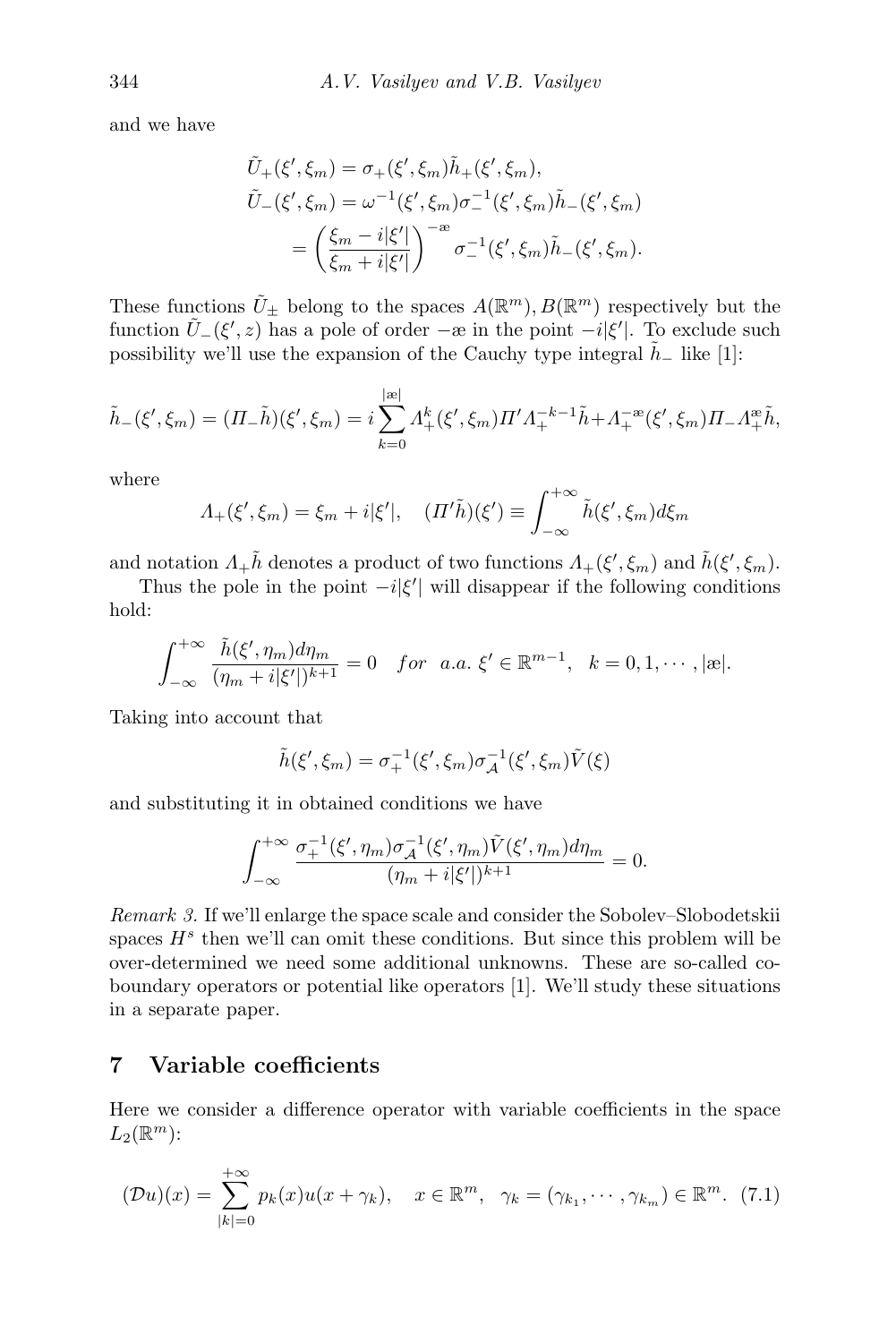Definition 4. The function

$$
\sigma_{\mathcal{D}}(x,\xi) = \sum_{|k|=0}^{+\infty} p_k(x) e^{i\gamma_k \cdot \xi}
$$

is called a symbol of the operator D.

We'll suppose in this section that all functions  $p_k(x)$ ,  $|k| = 0, 1, \cdots$  are continuous in  $\mathbb{R}^m$ , denote

$$
||p_k||_{C(\mathbb{R}^m)} = p_k,
$$

assuming

$$
\sum_{|k|=0}^{+\infty} p_k = A < +\infty.
$$

**Lemma 2.** The operator  $D$  is a linear bounded operator  $L_p(\mathbb{R}^m) \longrightarrow: L_p(\mathbb{R}^m)$ ,  $1 \leq p \leq +\infty$ .

Proof. We have

$$
|(\mathcal{D}u)(x)| \le \sum_{|k|=0}^{+\infty} |p_k(x)| \, |u(x+\gamma_k)| \le \sum_{k=0}^{+\infty} p_k |u(x+\gamma_k)|
$$

and then

$$
\|\mathcal{D}u\|_{1} = \int_{\mathbb{R}^m} |(\mathcal{D}u)(x)| dx \le \sum_{k=0}^{+\infty} p_k \int_{\mathbb{R}^m} |u(x + \gamma_k)| \le A \|u\|_{1},
$$

i.e.  $\mathcal{D}: L_1(\mathbb{R}^m) \longrightarrow: L_1(\mathbb{R}^m)$  is a linear bounded operator.

In the same way we conclude that  $\mathcal{D}: L_{\infty}(\mathbb{R}^m) \longrightarrow: L_{\infty}(\mathbb{R}^m)$ . Further we can apply simplest interpolation theorems [\[10,](#page-12-9) [18\]](#page-13-6) and conclude that the operator  $\mathcal{D}: L_p(\mathbb{R}^m) \longrightarrow L_p(\mathbb{R}^m)$  is a linear bounded operator for all  $1 \leq p \leq$  $+\infty$ .  $\Box$ 

#### 7.1 Local principle

For every operator  $D$  we define an operator family  $\{\mathcal{D}_{x_0}\}_{x_0\in\mathbb{R}^m}$  where

$$
\mathcal{D}_{x_0}: u(x) \longrightarrow \sum_{|k|=0}^{+\infty} p_k(x_0)u(x+\gamma_k), \quad x \in \mathbb{R}^m
$$

and the function

$$
\sigma(x_0, \xi) = \sum_{|k|=0}^{+\infty} p_k(x_0) e^{i\gamma_k \cdot \xi}
$$

will be its symbol (see [\(2.2\)](#page-1-2)) because the operator  $\mathcal{D}_{x_0}$  is an operator with constant coefficients. Following Simonenko [\[9\]](#page-12-10) we call the operator  $\mathcal{D}_{x_0}$  a local representative of the operator  $\mathcal D$  in the point  $x_0$ .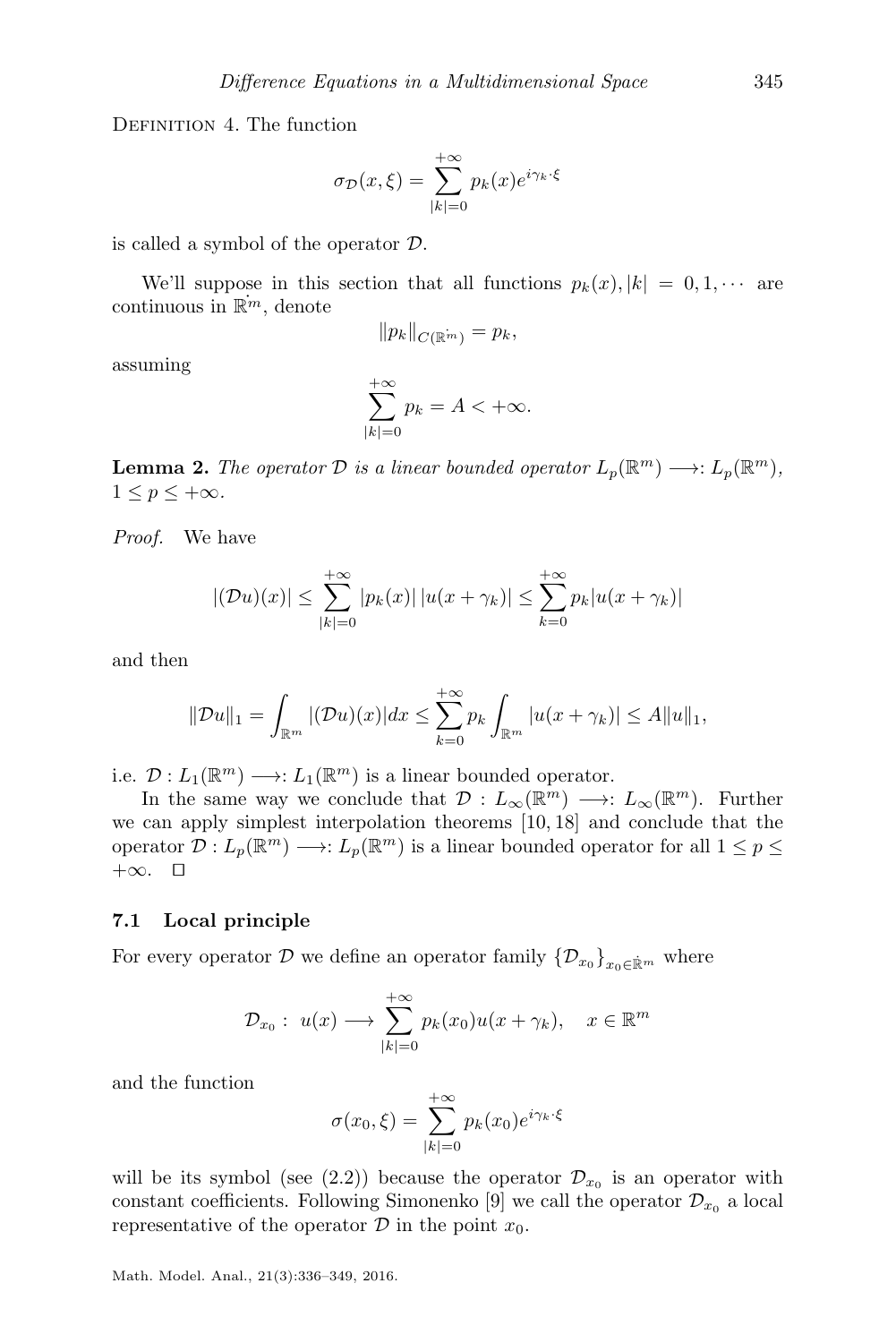Let  $\mathfrak{L}(\mathcal{D})$  be a space of linear bounded operators of type [\(7.1\)](#page-8-0) with operator norm  $||\mathcal{D}||_{L_p(\mathbb{R}^m)\to L_p(\mathbb{R}^m)}$ ,  $1 \leq p \leq +\infty$ . Thus we can introduce the operator function  $\mathcal{D}(x) \equiv \mathcal{D}_x$  for all  $x \in \mathbb{R}^m$ .

We remind that an operator  $D$  has a Fredholm property if

$$
Ind A \equiv \dim Ker A - \dim Coker A
$$

is a finite number. A Fredholm property is stable under compact and small perturbations, and Ind A is a homotopic invariant of the operator A [\[5\]](#page-12-5).

**Lemma 3.** Operator  $D$  has a Fredholm property in the space  $L_p(\mathbb{R}^m)$  iff the family  $\{\mathcal{D}_{x_0}\}_{x_0\in\mathbb{R}^m}$  consists of invertible operators.

*Proof.* Let  $\mathfrak D$  be an algebra of difference operators of type [\(7.1\)](#page-8-0), and  $\mathfrak P$  be an algebra of pseudo differential operators with symbols  $p(x,\xi) \in C(\mathbb{R}^m \times \mathbb{R}^m)$ . Obviously  $\mathfrak{D} \subset \mathfrak{P}$ . Further let  $\mathcal{P}(x)$  be a corresponding operator function for a pseudo differential operator  $P \in \mathfrak{B}$ . We say that operator function is invertible if exists an operator function  $\mathcal{P}^{-1}(x)$  such that

$$
\mathcal{P}(x)\mathcal{P}^{-1}(x) = I, \quad \forall x \in \dot{\mathbb{R}}^m.
$$

Now our main goal is to show that given operator function  $\mathcal{D}(x)$  one can construct a pseudo differential operator  $P \in \mathfrak{P}$  such that  $\mathcal{DP}$  and  $\mathcal{PD}$  can be represented in the form  $I + T$ , where T is a compact operator. It will imply that the operator  $D$  has a two-sided regularizer, and thus will have a Fredholm property [\[5\]](#page-12-5).

In the algebra  $\mathfrak V$  we'll extract a special type of operators so called operators of a local type [\[9\]](#page-12-10). Without going into details let's say that pseudo differential operator from  $P \in \mathfrak{P}$  will be an operator of a local type if its kernel

$$
K_{\mathcal{P}}(x,y) = F_{\xi \to y}^{-1} p(x,\xi)
$$

is at least a continual function of variables  $(x, y)$  and generates a linear bounded operator of the type

<span id="page-10-0"></span>
$$
u(x) \longmapsto \int_{\mathbb{R}^m} K_{\mathcal{P}}(x, x - y) u(y) dy.
$$
 (7.2)

Further we'll correct a symbol  $p(x,\xi) \in C(\mathbb{R}^m \times \mathbb{R}^m)$  by small perturbations so that the corrected pseudo differential operator  $\mathcal{P}_{\varepsilon}$  with a symbol  $p_{\varepsilon}(x,\xi)$  will generate the continual kernel  $K_{\mathcal{P},\varepsilon}(x,\xi)$ . We need two steps.

First if  $p(\infty) = c$  then we consider

$$
p_1(x,\xi) = p(x,\xi) - c,
$$

so that  $p_1(\infty) = 0$ , and  $p(x, \xi) = p_1(x, \xi) + c$ . It means that the operator with the symbol  $p(x, \xi)$  is represented in the form  $\mathcal{P}_1 + cI$ .

Second one can approximate the symbol  $p_1(x, \xi)$  by symbols  $p_{1,\varepsilon}(x, \xi) \in$  $S(\mathbb{R}^m\times\mathbb{R}^m)$  (Schwartz class) with smooth kernel  $K_{\mathcal{P}_{1,\varepsilon}}(x,y)$ . Such operator

$$
(\mathcal{P}_{\varepsilon}u)(x) = cu(x) + \int_{\mathbb{R}^m} K_{\mathcal{P}_{1,\varepsilon}}(x, x - y)u(y)dy
$$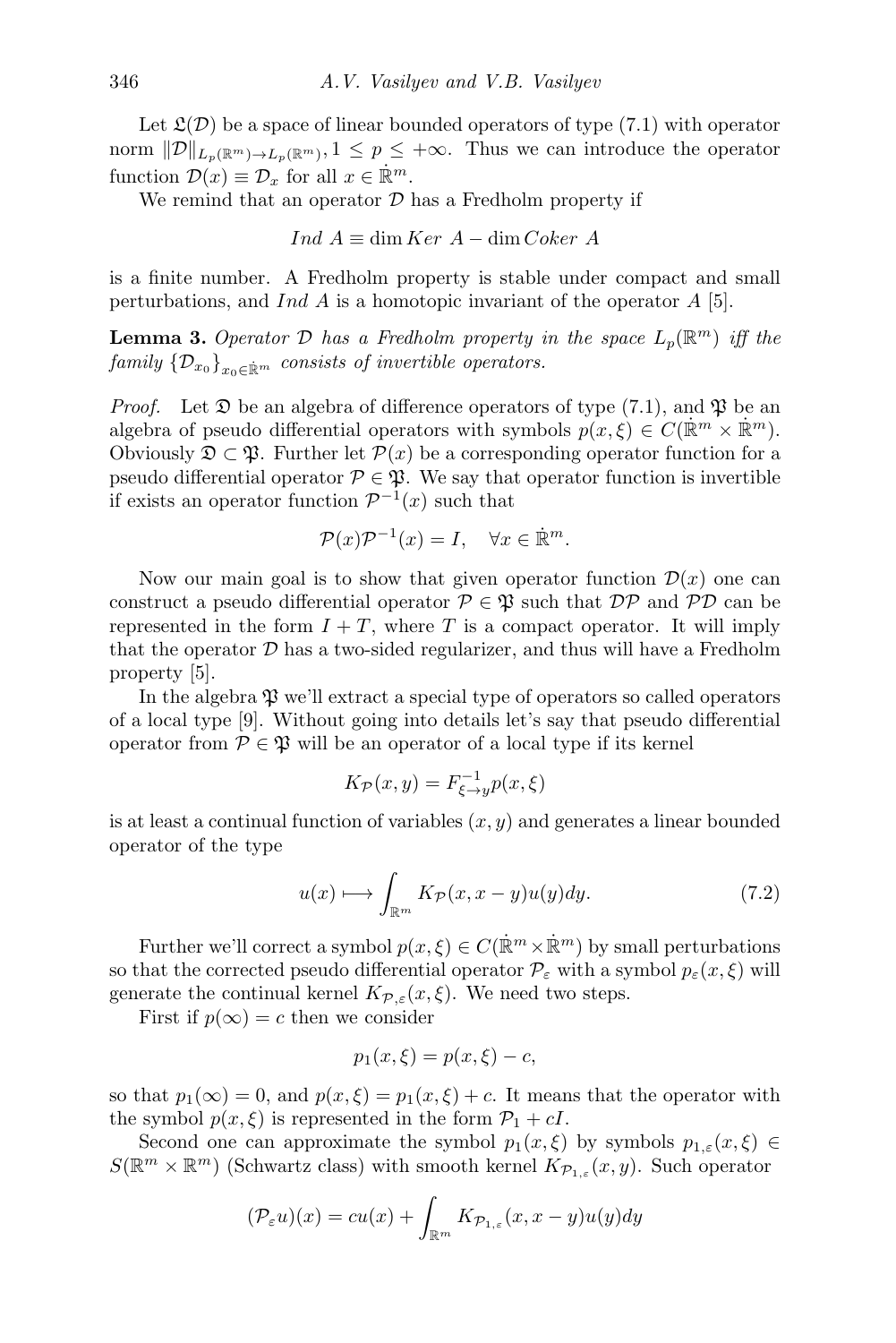is an operator of a local type, and

$$
\|\mathcal{P}-\mathcal{P}_{\varepsilon}\|_{L_p(\mathbb{R}^m)\longrightarrow L_p(\mathbb{R}^m)}\leq \varepsilon.
$$

It's well known [\[5,](#page-12-5)[9\]](#page-12-10) that the family  $\{\mathcal{P}_{\varepsilon}(x)\}\)$  of operators of a local type reconstructs the operator  $\mathcal{P}_{\varepsilon}$  up to compact summand. Moreover now we can assert the following. If the operator function  $\mathcal{P}_{\varepsilon}(x)$  is invertible then the operator  $\mathcal{P}_{\varepsilon}^{-1}$  with the symbol  $p_{\varepsilon}^{-1}(x,\xi)$  will be two-sided regularizer for the operator  $\mathcal{P}_{\varepsilon}$  and consequently for  $\mathcal{P}.$   $\square$ 

*Corollary 2.* Operator  $\mathcal{D}: L_p(\mathbb{R}^m) \to L_p(\mathbb{R}^m)$  has a Fredholm property iff

$$
\sigma_{\mathcal{D}}(x,\xi) \neq 0, \quad \forall x,\xi \in \dot{\mathbb{R}}^m.
$$

**Lemma 4.** Index of a Fredholm operator  $\mathcal{D}: L_p(\mathbb{R}^m) \to L_p(\mathbb{R}^m)$  is equal to 0.

*Proof.* According to convexity of  $\mathbb{R}^m$  one can easily construct a homotopy

$$
\mathcal{D}_{t,x_0} \equiv \mathcal{D}_{(1-t)x_0+tx}, \quad t \in [0,1],
$$

where  $x_0 \in \mathbb{R}^m$  is an arbitrary fixed point. Since all intermediate operators are invertible then an initial operator  $\mathcal{D} = \mathcal{D}_{1,x_0}$  has vanishing index.  $\Box$ 

#### 7.2 Half-space case

This section is connected to operators in  $\mathcal{D}: L_2(\mathbb{R}^m_+) \to L_2(\mathbb{R}^m_+)$ . These construction are more complicated but a general idea is the same. The main result for this case is the following.

**Theorem 4.** Operator  $\mathcal{D}: L_2(\mathbb{R}^m_+) \to L_2(\mathbb{R}^m_+)$  has a Fredholm property iff the following conditions

1) 
$$
\sigma_{\mathcal{D}}(x,\xi) \neq 0
$$
,  $\forall x \in \overline{\mathbb{R}^m_+}$ ,  $\xi \in \dot{\mathbb{R}}^m$ , 2)  $\int_{-\infty}^{+\infty} d\arg \sigma_{\mathcal{D}}(\cdot,\cdot,\xi_m) = 0$ .

hold.

Sketch of proof. In this case also a local principle plays key role. But main lemma describing the local principle will be distinct. Namely for our difference operator  $D$  the operator function will consist of two parts. The first part  $\mathcal{D}_1(x)$  will be defined on  $\overline{\mathbb{R}^m_+}$  and it generated by operators of type [\(7.2\)](#page-10-0); more precisely it consists of pseudo differential operators with symbols  $\sigma_{\mathcal{D}}(x, \xi)$ :

$$
u(x) \longmapsto F_{\xi \to x}^{-1} \sigma_{\mathcal{D}}(x,\xi) \tilde{u}(\xi).
$$

The second part  $\mathcal{D}_2(x)$  consists of operators of the following type

$$
u(x) \longmapsto \int_{\mathbb{R}^m_+} K_{\mathcal{D}}(x, x - y) u(y) dy,
$$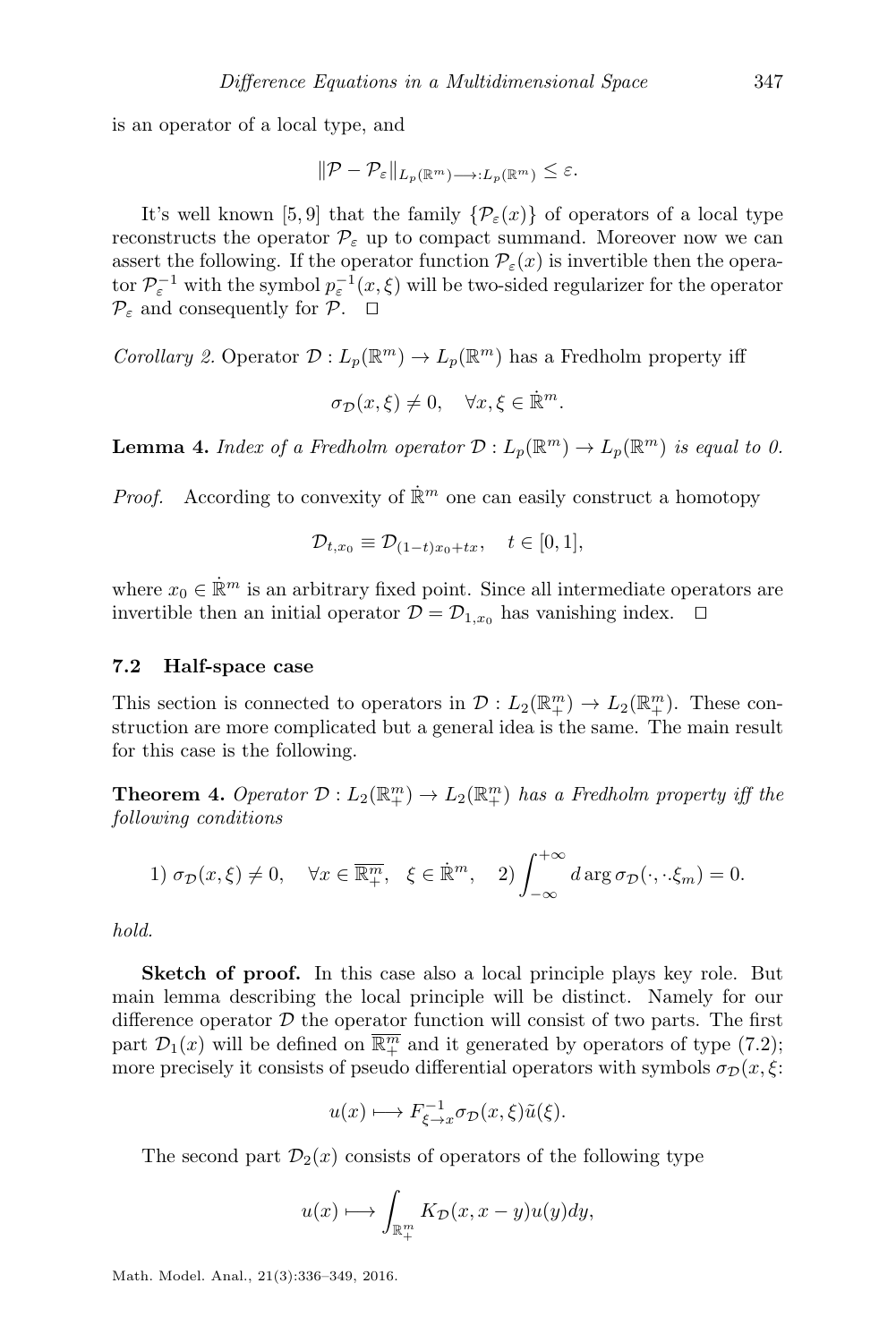or in more general form and in Fourier image

$$
\tilde{u}(\xi) \longmapsto \sigma_{\mathcal{A}}(x,\xi)(\Pi_{+}\tilde{u})(x,\xi) + \sigma_{\mathcal{B}}(x,\xi)(\Pi_{-}\tilde{u})(x,\xi).
$$

(We'll remind here that for the operator  $\mathcal{D}: L_2(\mathbb{R}^m_+) \to L_2(\mathbb{R}^m_+)$  one should put in the last formula  $\sigma_{\mathcal{A}}(x,\xi) = \sigma_{\mathcal{D}}(x,\xi), \sigma_{\mathcal{B}}(x,\xi) = 1$ . The operator function  $\mathcal{D}_2(x)$  will be defined for the points  $x \in \mathbb{R}^{m-1}$ , i.e for boundary points of  $\mathbb{R}^m_+$ . Further we should prove that operator  $D$  has a Fredholm property iff both parts  $\mathcal{D}_1(x)$  and  $\mathcal{D}_2(x)$  are invertible for all admissible x. If so then the condition 1 in the theorem is an invertibility condition for the first operator family, and the condition 2 is the same for the second part.  $\Box$ 

## Conclusions

There are many other interesting cases for studying solvability for difference equations in special canonical domain like multidimensional cones. This will be the object of another paper.

#### Acknowledgements

We would like to thank referees for their helpful remarks.

## References

- <span id="page-12-7"></span>[1] G. Eskin. Boundary value problems for elliptic pseudodifferential equations. AMS, Providence, 1981.
- <span id="page-12-3"></span>[2] F. D. Gakhov. Boundary value problems. Dover Publications, New York, 1981.
- <span id="page-12-4"></span>[3] I. Gokhberg and N. Krupnik. Introduction to the theory of one-dimensional singular integral equation. Birkhauser, Basel, 2010.
- <span id="page-12-0"></span>[4] C. Jordan. Calculus of finite differences. Chelsea Publishing Company, New York, 1950.
- <span id="page-12-5"></span>[5] S. G. Mikhlin and S. Prössdorf. Singular integral operators. Akademie-Verlag, Berlin, 1986.
- <span id="page-12-1"></span>[6] L. M. Milne-Thomson. The calculus of finite differences. Chelsea Publishing Company, New York, 1981.
- <span id="page-12-6"></span>[7] N. I. Muskhelishvili. Singular integral equations. North Holland, Amsterdam, 1976.
- <span id="page-12-8"></span>[8] B. Noble. Methods based on Wiener–Hopf technique for the solution of partial differential equations. Pergamon Press, London–New York–Paris–Los Angeles, 1958.
- <span id="page-12-10"></span>[9] I. B. Simonenko. Local method in the theory of shift invariant operators and their envelopings. CVVR, Rostov on Don, 2007. (in Russian)
- <span id="page-12-9"></span>[10] E. M. Stein and G. Weiss. Introduction to Fourier analysis on Euclidean spaces. Princeton Univ. Press, Princeton, 1971.
- <span id="page-12-2"></span>[11] E. Titchmarsh. Introduction to the theory of Fourier integrals. Chelsea Publishing Company, New York, 1986.